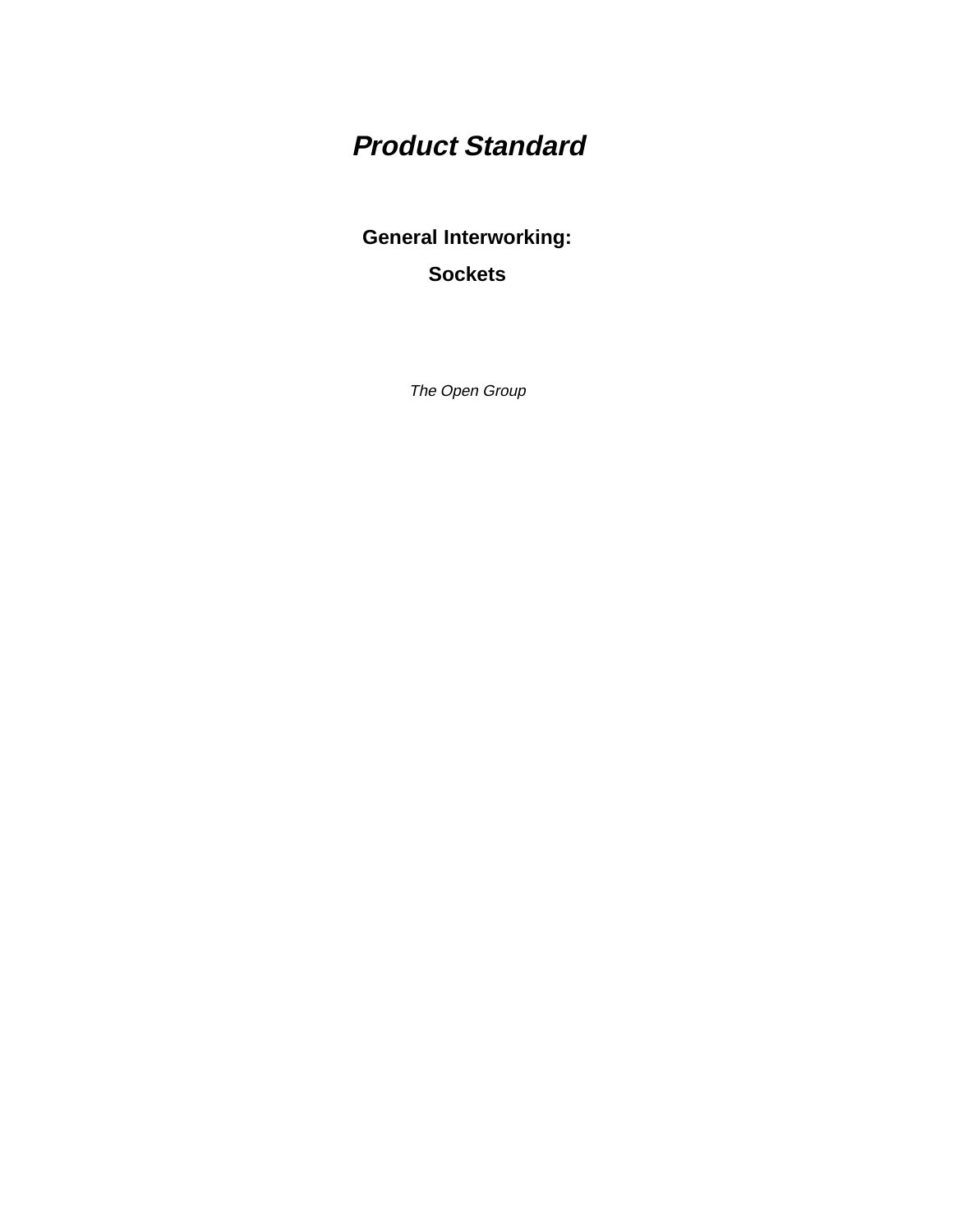Copyright  $\odot$  January 1998, The Open Group

All rights reserved.

No part of this publication may be reproduced, stored in a retrieval system, or transmitted, in any form or by any means, electronic, mechanical, photocopying, recording or otherwise, without the prior permission of the copyright owners.

Motif,  $^{\circledR}$  OSF/1,  $^{\circledR}$  UNIX,  $^{\circledR}$  and the "X Device" $^{\circledR}$  are registered trademarks and IT DialTone<sup>TM</sup> and The Open Group<sup>TM</sup> are trademarks of The Open Group in the U.S. and other countries.

Product Standard General Interworking: Sockets Document Number: X98GP

Published in the U.K. by The Open Group, January 1998.

Any comments relating to the material contained in this document may be submitted to:

The Open Group Apex Plaza Forbury Road Reading Berkshire RG1 1AX U.K.

Or by email to:

OGSpecs@opengroup.org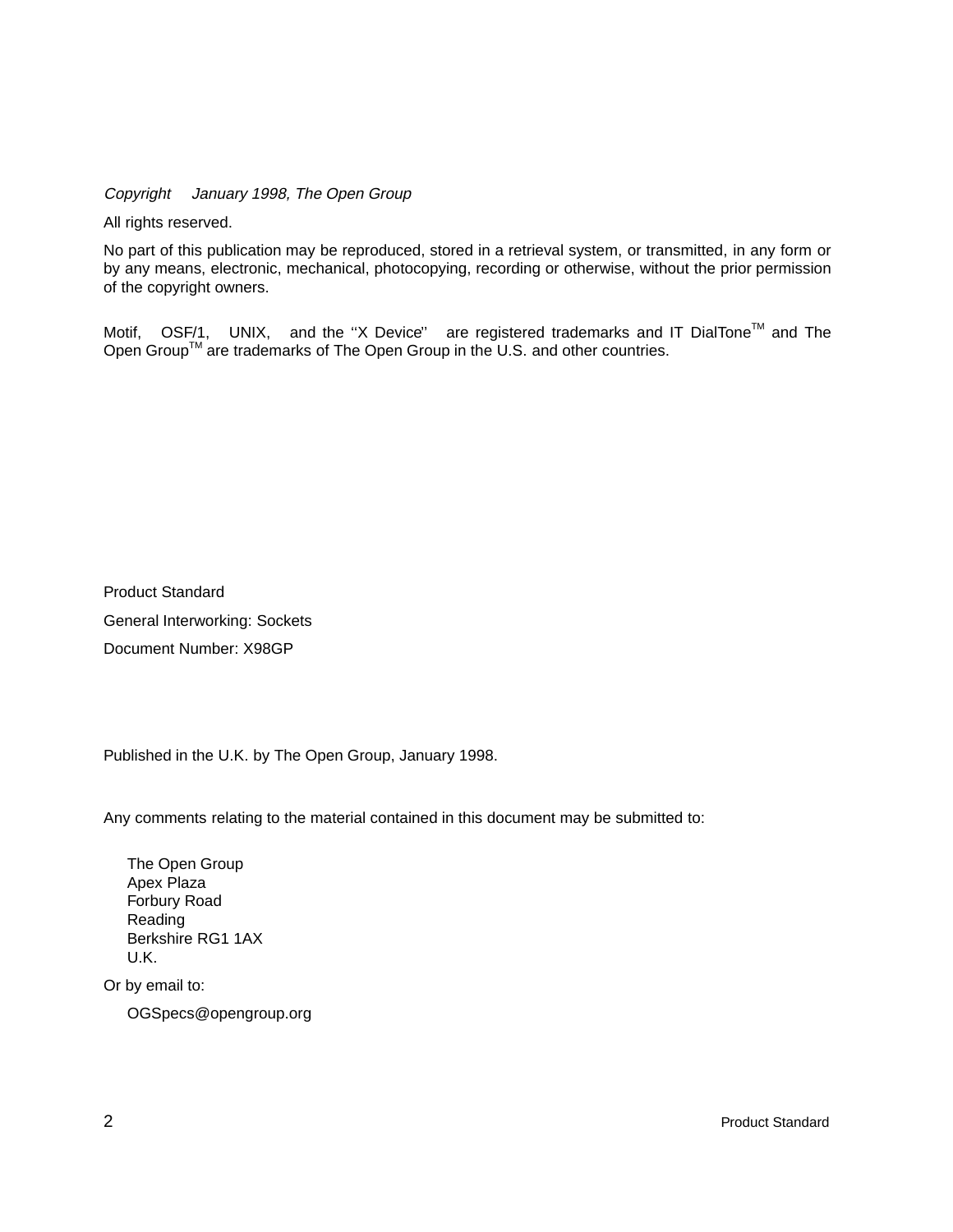# **Product Standard \_\_\_\_\_\_\_\_\_\_\_\_\_\_\_\_\_\_\_\_\_\_\_\_\_\_\_\_\_\_\_\_\_\_\_\_\_\_\_\_\_\_\_\_\_\_\_\_\_\_\_\_**

# **NAME**

**Sockets** 

# **LABEL FOR LOGO**

No label.

#### **DESCRIPTION**

This Product Standard provides applications with the sockets interface to the underlying communications system. Note that product registration is only available in association with an Internationalized System Calls and Libraries Extended Portability Environment.

**\_\_\_\_\_\_\_\_\_\_\_\_\_\_\_\_\_\_\_\_\_\_\_\_\_\_\_\_\_\_\_\_\_\_\_\_\_\_\_\_\_\_\_\_\_\_\_\_\_\_\_\_**

#### **CONFORMANCE REQUIREMENTS**

#### **Human-Computer Interface**

Not applicable.

## **Portability Interface**

X/Open Networking Services, Issue 4 Specification<sup>1</sup>, Chapters 1 and 8 to 11.

## **Programming Language Environment**

C Language. Dialect ISO C. ISO C source programs invoking the services of this Product Standard must be supported by the registered product.

#### **Interoperability**

• Data Interchange Formats

None.

• Communications Interfaces and Protocols

Products conforming to the Sockets Product Standard shall be available in configurations that support the following socket domains:

— AF\_INET, with at least the SOCK\_STREAM and SOCK\_DGRAM socket types

\_\_\_\_\_\_\_\_\_\_\_\_\_\_\_\_\_\_

<sup>1.</sup> CAE Specification, August 1994, Networking Services, Issue 4 (ISBN: 1-85912-049-0, C438).